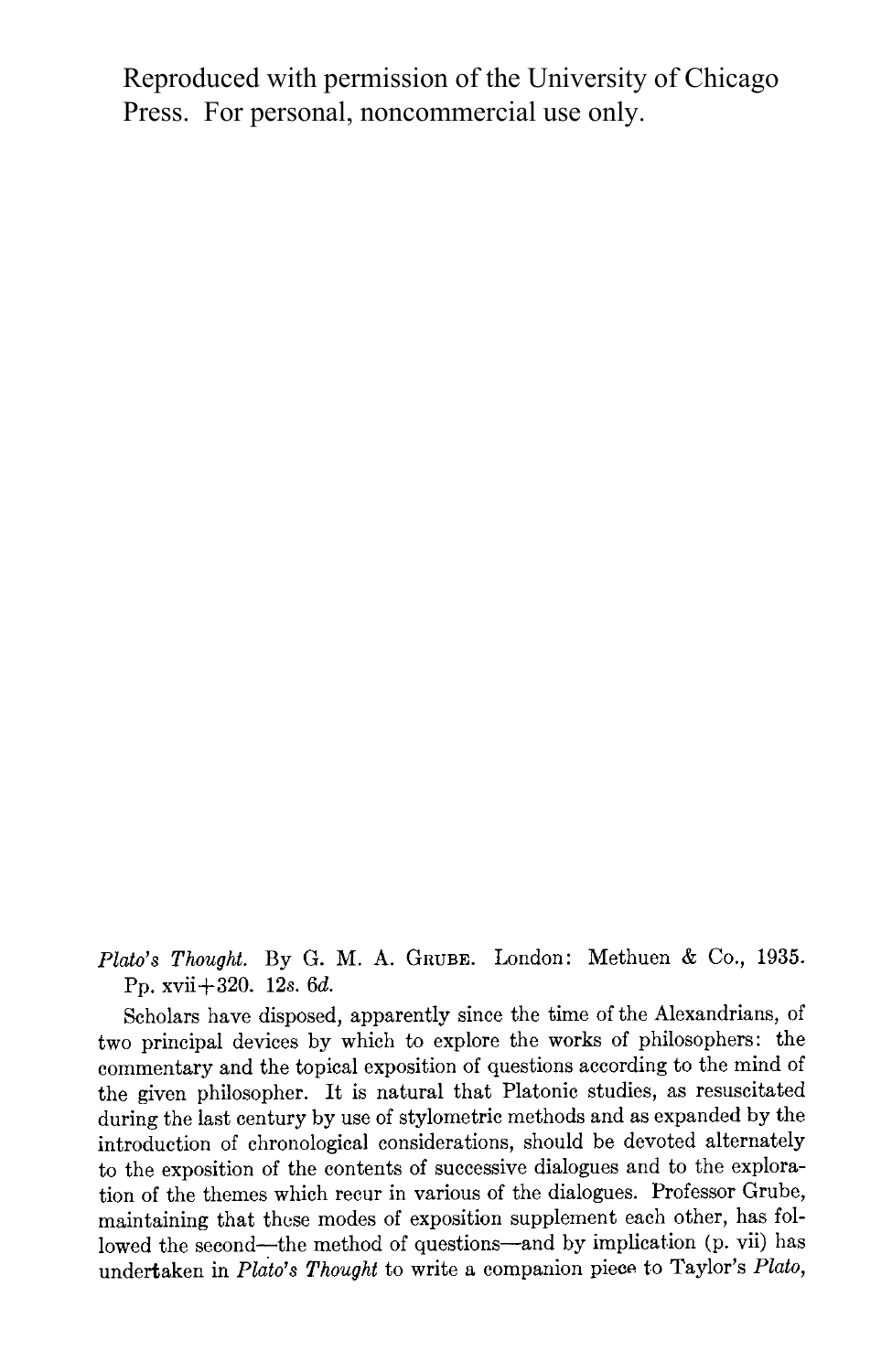**the Man and His Work, which to his mind is a model of the first method. Eight subjects are traced in the eight chapters of the book from their first appearance in the dialogues to their final statement: the theory of ideas, pleasure, eros, the nature of the soul, the gods, art, education, and statecraft. Taken together these subjects will give, Professor Grube is convinced, an adequate understanding of Plato's view of life as a whole and of his philosophy of man. He has performed the task he has set himself with great care and thoroughness; he has enumerated meticulously the loci of discussion of each of the subjects he has chosen, he has set them down in a defensible chronological order, and he has restated the discussions as accurately and in as great detail as possible.** 

**Criticism of Professor Grube's book may, consequently, be summed up as criticism of the literal-mindedness of the dominant school of Platonic**  scholarship as manifested in a workman-like example. It exhibits yet another **instance of the curious fatality which has attacked recent studies of Plato, the most obvious manifestation of which is an apparent desire to restate as completely as possible whatever Plato said in as nearly Plato's words as possible; yet, notwithstanding that by far the greater part of Professor Grube's book consists of paraphrase and direct quotation from Plato, one may doubt that it states what Plato meant, on grounds which Professor Grube**  himself occasionally supplies when he tires of paraphrase (as on p. 275)—that **the philosophy loses all effect by being summarized. In a single chapter he will struggle to expound "the development of Plato's technical vocabulary" (p. 14) and complain that Plato seems "to have deliberately avoided using a consistent technical vocabulary" (p. 44); the Ideas are analyzed as "logical entities" (pp. 30 and 31), yet to consider them merely logical entities is to deprive Platonism of its inspiration and emotional appeal (p. 50). Professor Grube is disturbed constantly by Plato's vague use of words (pp. 185, 204, and passim); yet faced by Plato's analogical mode of thought, on the one hand, and his suspicion of mere allegory, on the other, Professor Grube prefers to be chary of all metaphor and to look for systematic expositions of theories, though he complains that they can seldom be found. There are, consequently, many contradictions in Plato's thought, or, if the poles of the contradiction occur in different dialogues, considerable evolution. The contradictions are permitted, regretfully, to stand, but the evolution is welcomed, and Professor Grube is fond of suggesting that the development is taking place before our eyes in the dialogues. For purposes of tracing this development, the Laws are taken as the statement of Plato's mature position on most questions, although the reader is assured that Plato's metaphysics is of crucial importance to his philosophy, and little trace of metaphysics is found in the Laws. It is sometimes the virtue of a method to detect confusion where it was unsuspected, but where the object on which the method is exercised is the work of a dialectician as shrewd as Plato, one may suspect that the method has not obeyed the precepts of his dialectic and has not cut at the joints of**